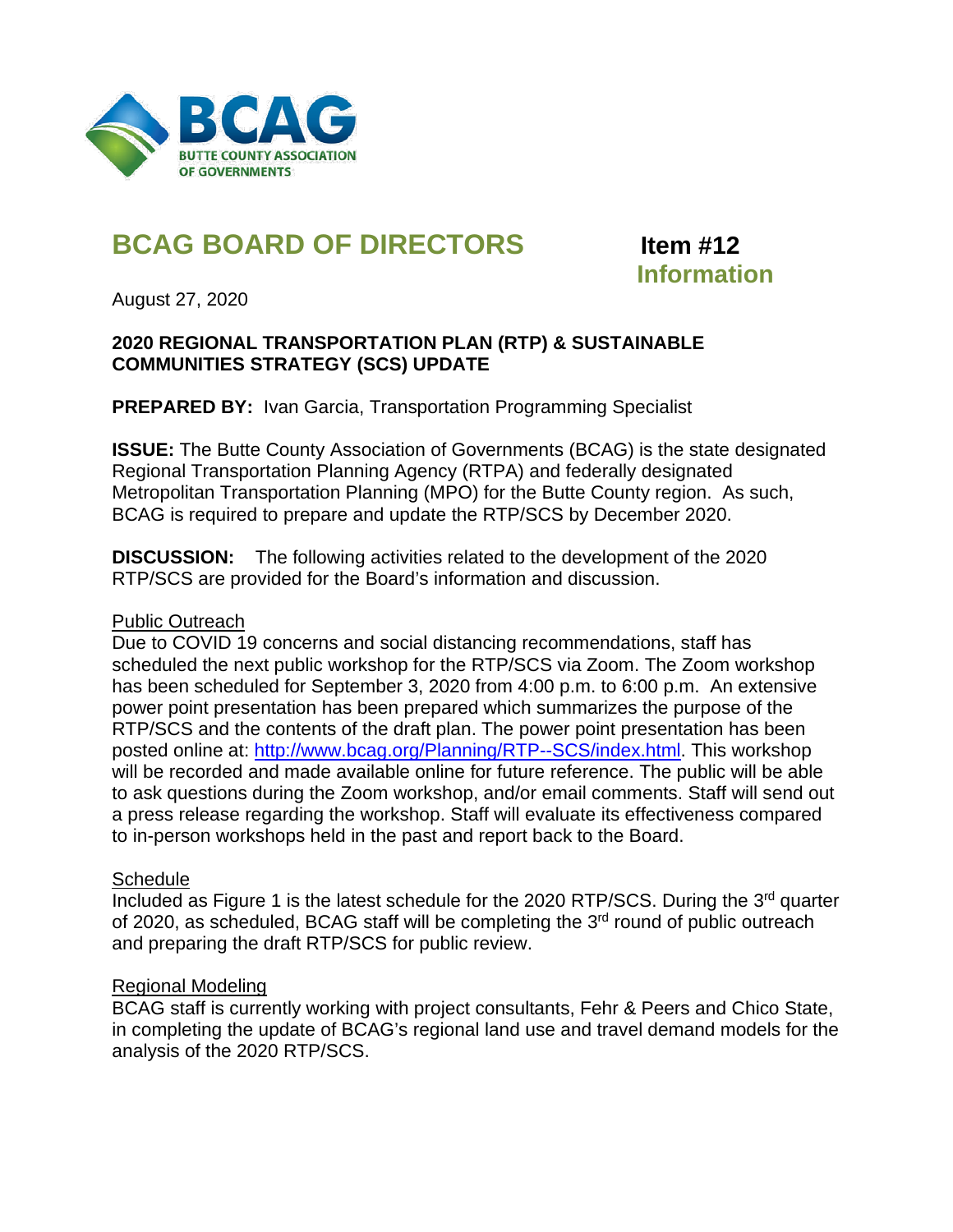#### *Preliminary VMT and GHG Results*

Included in Table 1 below are the preliminary vehicle miles traveled (VMT) and greenhouse gas reduction (GHG) results for the discussion draft land use and transportation network scenarios.

| Table T. 2020 INTERVISION FIGHTHIRITY VINT AND OFICITIONS |           |             |           |           |           |  |
|-----------------------------------------------------------|-----------|-------------|-----------|-----------|-----------|--|
| Year                                                      | 2005      | 2018 (Base) | 2020      | 2035      | 2040      |  |
| Population                                                | 214,582   | 227,896     | 228,694   | 258,113   | 265,964   |  |
| <b>Housing</b>                                            | 85,478    | 99,353      | 86,929    | 111,339   | 115,235   |  |
| Jobs (Non-Farm)                                           | 73,400    | 83,921      | 83,452    | 89,071    | 92,188    |  |
|                                                           |           |             |           |           |           |  |
| $VMT (w/o X-X)$                                           | 4,710,611 | 4,705,417   | 4,343,919 | 5,181,813 | 5,332,327 |  |
| VMT per Capita (SB 375)                                   | 21.95     | 20.65       | 18.99     | 20.08     | 20.05     |  |
| % Change from 2005                                        |           | $-5.95%$    | $-13.47%$ | $-8.55%$  | $-8.67%$  |  |
|                                                           |           |             |           |           |           |  |
| <b>EMFAC 2014</b>                                         |           |             |           |           |           |  |
| SB 375 CO2 per Capita (lbs/day)                           |           |             |           |           |           |  |
| <b>EMFAC 2014</b>                                         | 17.39     | 16.23       | 14.84     | 15.69     | 15.68     |  |
| % Change from 2005                                        |           | -7%         | $-15%$    | $-10%$    | $-10%$    |  |
| * Regional Target (CARB)                                  |           |             | -6%       | -7%       |           |  |
|                                                           |           |             |           |           |           |  |

#### Table 1. 2020 RTP/SCS Preliminary VMT and GHG Results

+ Targets are expressed as a percent change in per capita passenger vehicle greenhouse gas emissions relative to 2005

As presented, the results meet the GHG targets for the region by achieving a -15% reduction for the year 2020 and a -10% reduction for the year 2035. The greater reduction associated with year 2020 is attributable to the estimated short-term impacts of the Camp Fire. It is reasonable to assume the numbers will move slightly in one direction or the other upon review by the California Air Resources Board.

BCAG staff will continue to inform the BCAG Board regarding the development of the 2020 RTP/SCS.

**STAFF RECOMMENDATION:** This item is presented for the Board's information.

Key Staff: Sara Cain, Associate Senior Planner Brian Lasagna, Regional Analyst Ivan Garcia, Transportation Programming Specialist